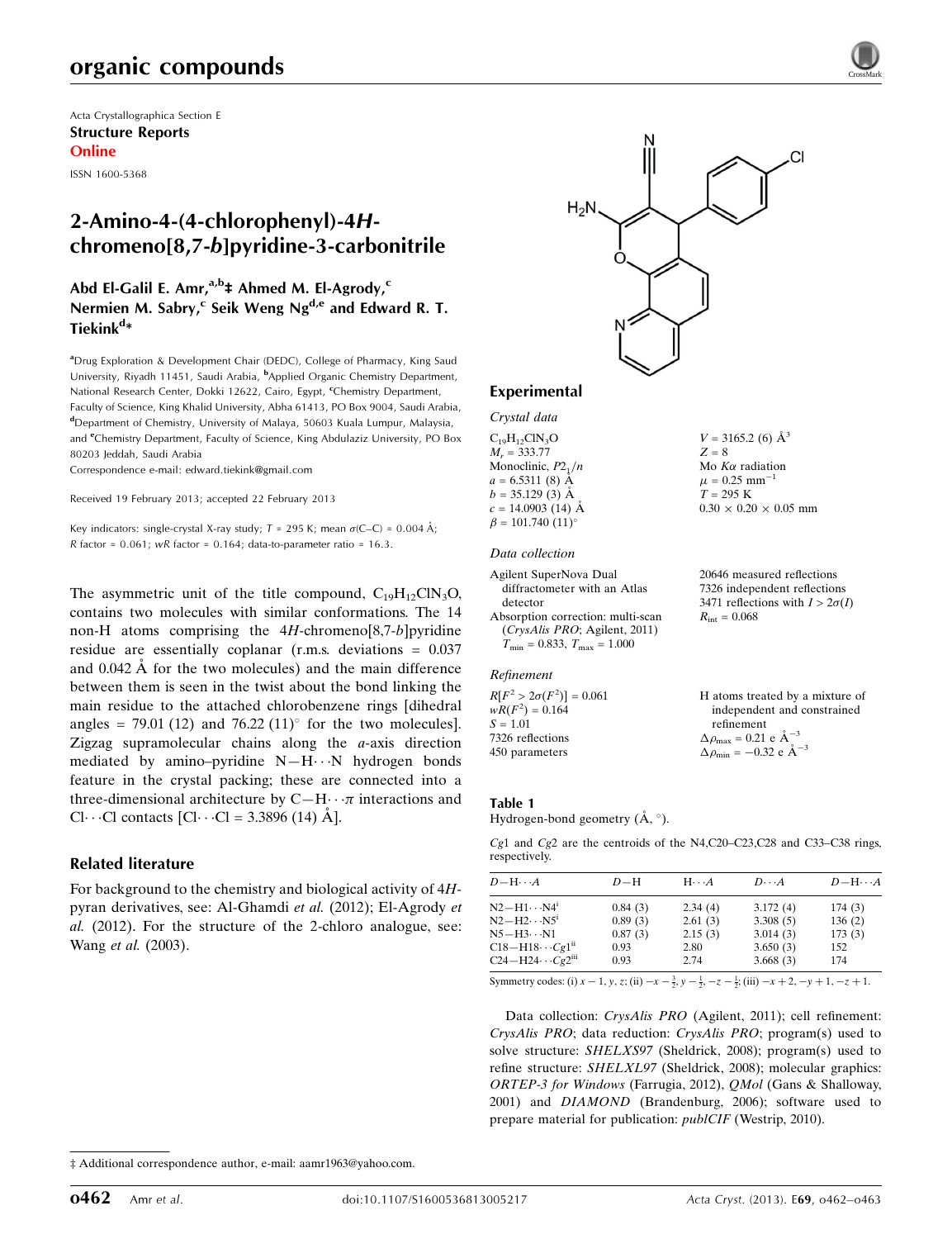We thank the Research Center of the College of Pharmacy and Deanship of Scientific Research of King Saud University for supporting this study. We also thank the Ministry of Higher Education (Malaysia) for funding structural studies through the High-Impact Research scheme (UM.C/HIR-MOHE/SC/ 12).

Supplementary data and figures for this paper are available from the IUCr electronic archives (Reference: HB7046).

#### References

Agilent (2011). CrysAlis PRO[. Agilent Technologies, Yarnton, England.](https://scripts.iucr.org/cgi-bin/cr.cgi?rm=pdfbb&cnor=hb7046&bbid=BB1)

- [Al-Ghamdi, A. M., Abd EL-Wahab, A. H. F., Mohamed, H. M. & El-Agrody,](https://scripts.iucr.org/cgi-bin/cr.cgi?rm=pdfbb&cnor=hb7046&bbid=BB2) A. M. (2012). [Lett. Drug. Des. Discov.](https://scripts.iucr.org/cgi-bin/cr.cgi?rm=pdfbb&cnor=hb7046&bbid=BB2) 9, 459–470.
- Brandenburg, K. (2006). DIAMOND[. Crystal Impact GbR, Bonn, Germany.](https://scripts.iucr.org/cgi-bin/cr.cgi?rm=pdfbb&cnor=hb7046&bbid=BB3) [El-Agrody, A. M., Khattab, E. S. A. E. H., Fouda, A. M. & Al-Ghamdi, A. M.](https://scripts.iucr.org/cgi-bin/cr.cgi?rm=pdfbb&cnor=hb7046&bbid=BB4)
- (2012). [Med. Chem. Res.](https://scripts.iucr.org/cgi-bin/cr.cgi?rm=pdfbb&cnor=hb7046&bbid=BB4) 22, 1339–1355.
- [Farrugia, L. J. \(2012\).](https://scripts.iucr.org/cgi-bin/cr.cgi?rm=pdfbb&cnor=hb7046&bbid=BB5) J. Appl. Cryst. 45, 849–854.
- [Gans, J. & Shalloway, D. \(2001\).](https://scripts.iucr.org/cgi-bin/cr.cgi?rm=pdfbb&cnor=hb7046&bbid=BB6) J. Mol. Graph. Model., 19, 557–559.
- [Sheldrick, G. M. \(2008\).](https://scripts.iucr.org/cgi-bin/cr.cgi?rm=pdfbb&cnor=hb7046&bbid=BB7) Acta Cryst. A64, 112–122.
- [Wang, X.-S., Shi, D.-Q. & Tu, S.-J. \(2003\).](https://scripts.iucr.org/cgi-bin/cr.cgi?rm=pdfbb&cnor=hb7046&bbid=BB8) Chin. J. Chem. 21, 1114–1117.
- [Westrip, S. P. \(2010\).](https://scripts.iucr.org/cgi-bin/cr.cgi?rm=pdfbb&cnor=hb7046&bbid=BB9) J. Appl. Cryst. 43, 920–925.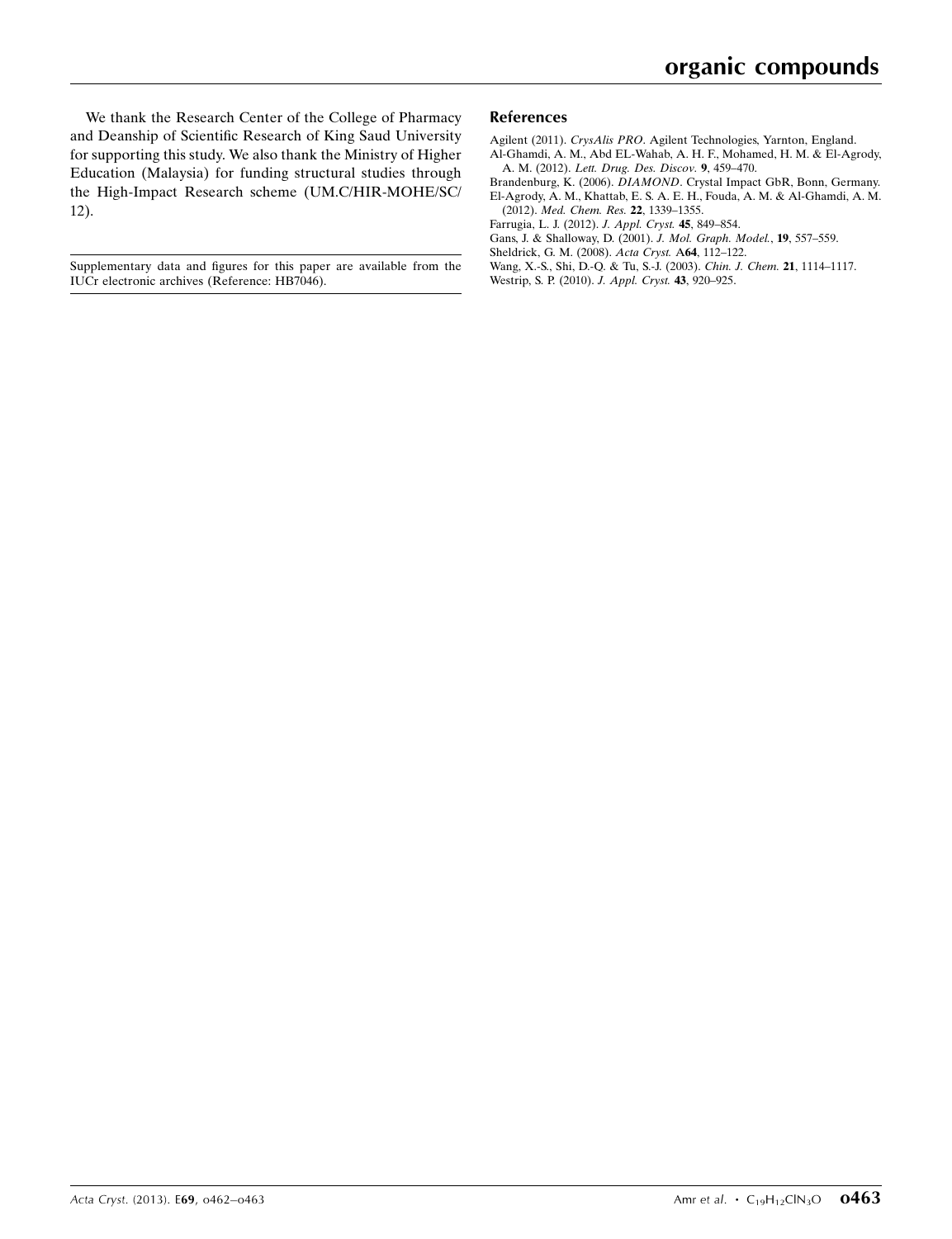# **supporting information**

*Acta Cryst.* (2013). E**69**, o462–o463 [doi:10.1107/S1600536813005217]

# **2-Amino-4-(4-chlorophenyl)-4***H***-chromeno[8,7-***b***]pyridine-3-carbonitrile**

# **Abd El-Galil E. Amr, Ahmed M. El-Agrody, Nermien M. Sabry, Seik Weng Ng and Edward R. T. Tiekink**

## **S1. Comment**

Motivated by their biological activities and in continuation of an on-going programme on the chemistry of 4*H*-pyran derivatives (Al-Ghamdi *et al.*, 2012; El-Agrody *et al.*, 2012), the synthesis and crystal structure determination of (I) is reported.

Two independent molecules comprise the asymmetric unit of (I), Fig. 1. As illustrated in Fig. 2, where the O2 containing molecule is super-imposed upon the inverse of the O1-containing molecule, the molecules are virtually superimposable with differences apparent in the relationship between the 4*H*-chromeno[8,7-*b*]pyridine residue and the attached benzene ring. For the O1-containing molecule, the r.m.s. deviation of the 14 non-hydrogen atoms comprising the fused ring system is  $0.037 \text{ Å}$ , the dihedral angle between this and the benzene ring is 79.01 (12)° and the twist between these groups is manifested in the C7—C12—C14—C15 torsion angle of -132.9 (3)°. The comparable values for the second molecule are 0.042 Å, 76.22 (11)° and 149.0 (3)°, respectively. The observed conformation is in accord with that established previously for the 2-chloro analogue (Wang *et al.*, 2003).

The most prominent feature of the crystal packing is the formation of supramolecular zigzag chains along the *a* axis mediated by (amino)N—H···N(pyridyl) hydrogen bonding, Fig. 3 and Table 1. Whereas the second N1-bound H2 atom forms a weak interaction to the N5 atom, Table 1, reinforcing the chain, the second N2-bound H4 atom does not form a significant intermolecular interaction. The chains are connected into a three-dimensional architecture by C—H···*π* interactions along with Cl2···Cl2<sup>i</sup> contacts  $[C12$ ···Cl2<sup>i</sup> = 3.3896 (14) Å for *i*: 2 - *x*, 1 - *y*, 2 - *z*], Fig. 4.

#### **S2. Experimental**

A solution of 8-hydroxyquinoline (0.01 mol) in EtOH (30 ml) was treated with *α*-cyano-*p*-chlorocinnamonitrile (0.01 mol) and piperidine (0.5 ml). The reaction mixture was heated for 60 minutes by which time complete precipitation occurred. The solid product was collected by filtration and recrystallized from ethanol to give yellow prisms of the title compound, (I); *M*.pt: 522–523 K.

#### **S3. Refinement**

The C-bound H atoms were geometrically placed (C–H = 0.93–0.98 Å) and refined as riding with  $U_{iso}(H) = 1.2U_{eq}(C)$ . The N-bound-H atoms were refined freely.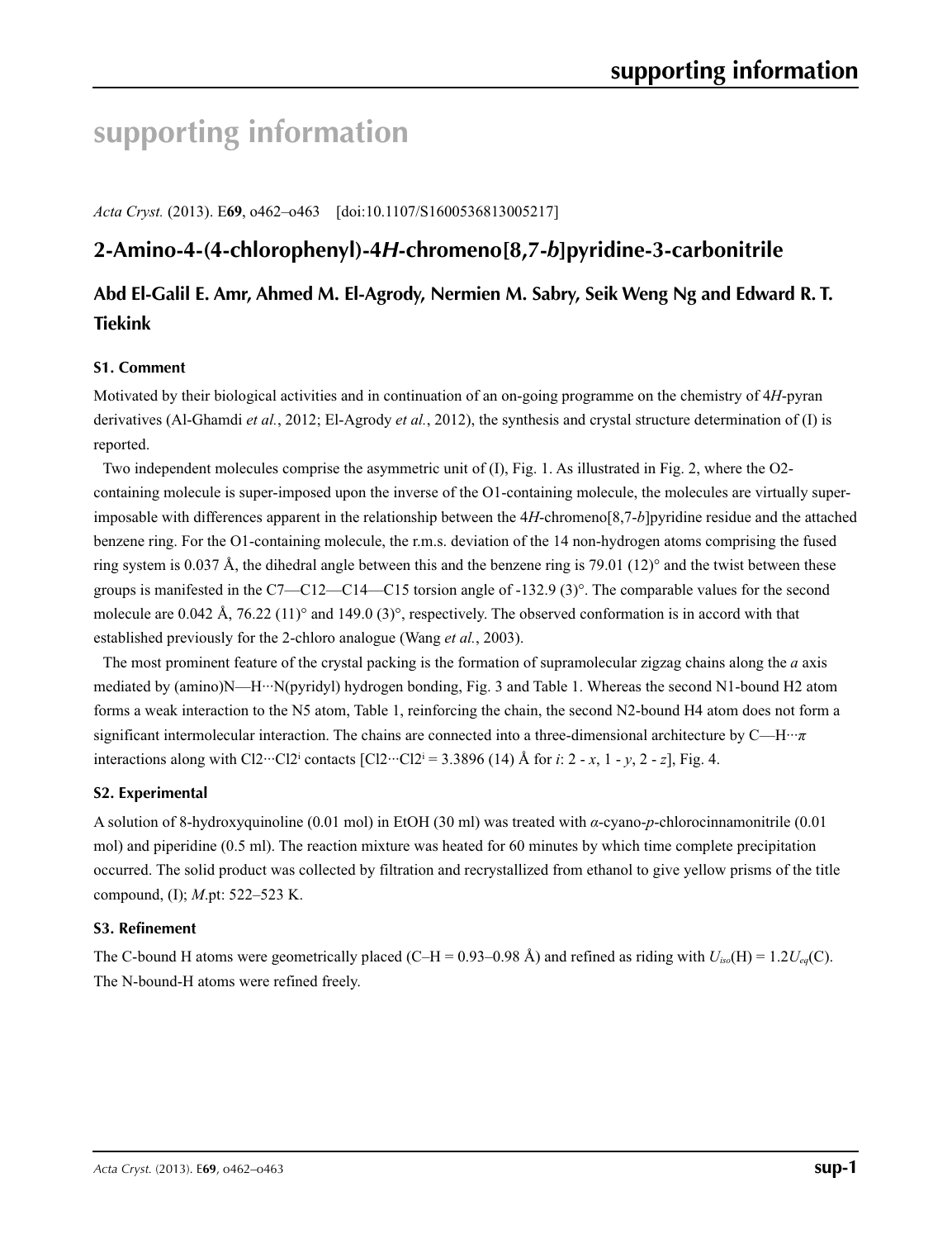

## **Figure 1**

The molecular structures of the two independent molecules comprising the asymmetric unit in (I) showing displacement ellipsoids at the 35% probability level.



## **Figure 2**

Overlay diagram of the two independent molecules in (I) with the inverted N1-containing molecule illustrated in red. The molecules are overlaid so that the pyridyl rings are superimposed.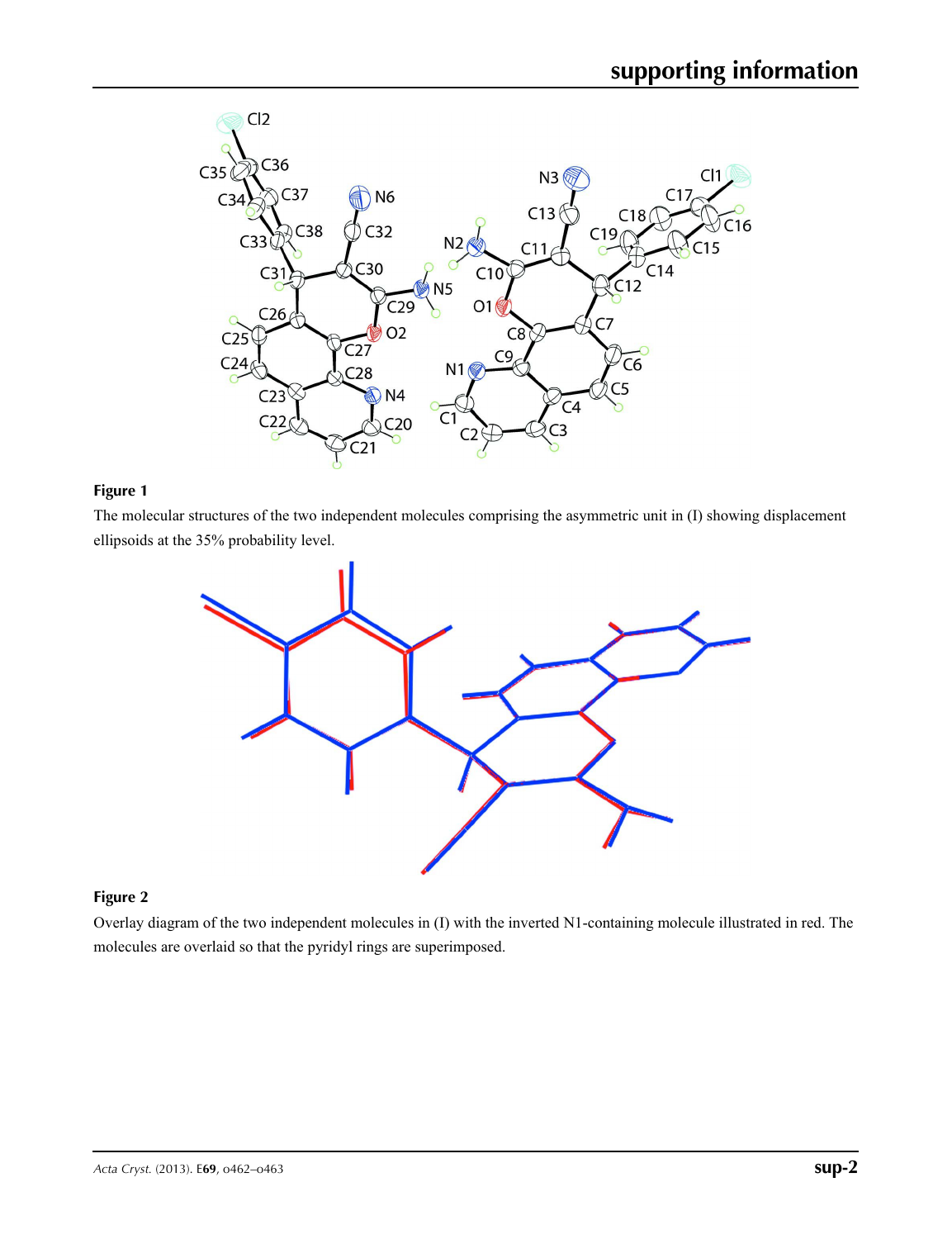

# **Figure 3**

A view of the supramolecular chain along the *a* axis in (I) sustained by N—H···N hydrogen bonding, shown as blue dashed lines.



# **Figure 4**

A view in projection down the *a* axis of the crystal packing in (I). The N—H···N, C—H···*π* and Cl···Cl interactions are shown as blue, purple and orange dashed lines, respectively.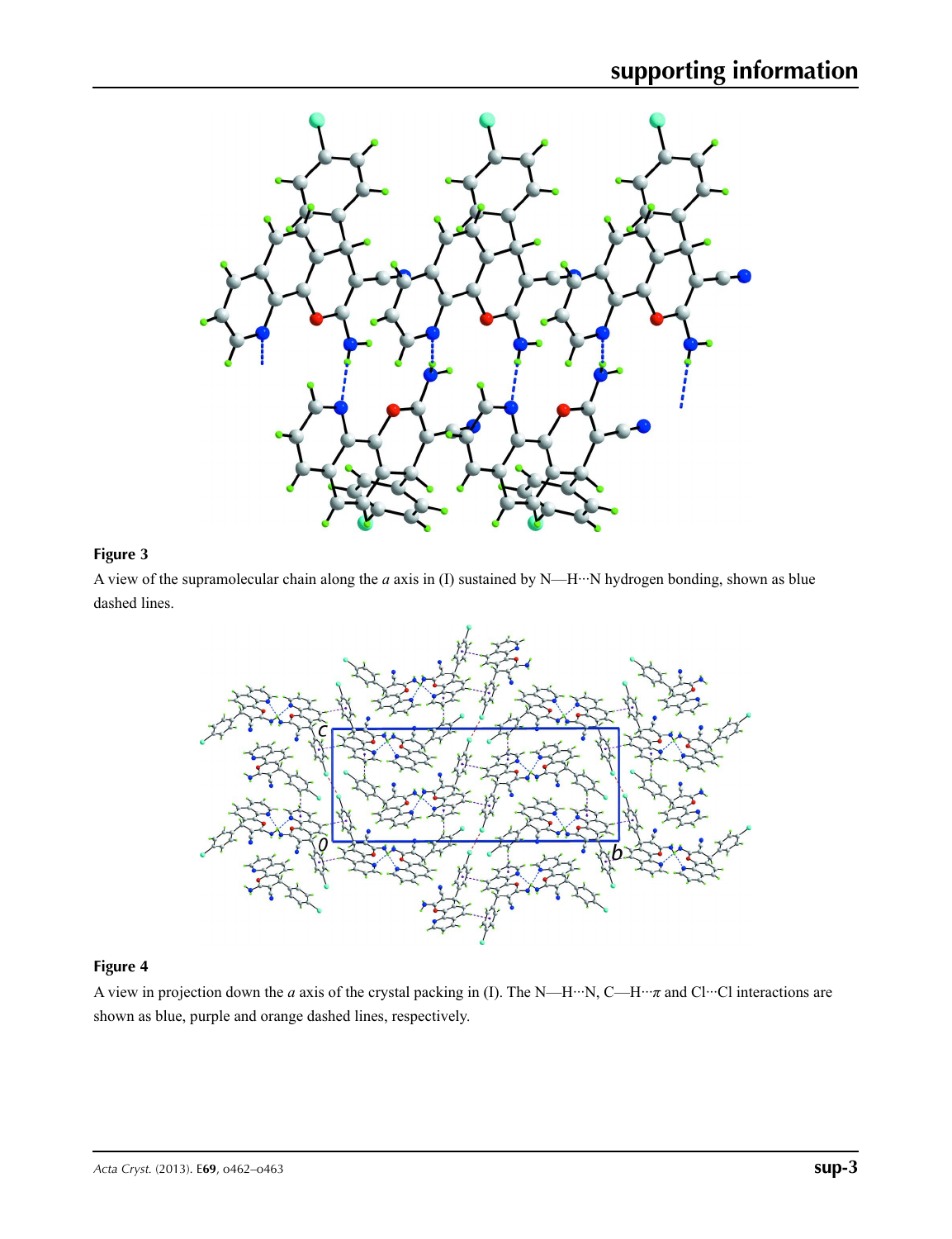## **2-Amino-4-(4-chlorophenyl)-4***H***-chromeno[8,7-***b***]pyridine-3-carbonitrile**

#### *Crystal data*

 $C_{19}H_{12}CIN_3O$  $M_r = 333.77$ Monoclinic, *P*21/*n* Hall symbol: -P 2yn  $a = 6.5311(8)$  Å  $b = 35.129(3)$  Å  $c = 14.0903$  (14) Å  $\beta$  = 101.740 (11)<sup>o</sup>  $V = 3165.2$  (6) Å<sup>3</sup>  $Z = 8$ 

#### *Data collection*

| Agilent SuperNova Dual                               | $T_{\text{min}} = 0.833$ , $T_{\text{max}} = 1.000$                     |
|------------------------------------------------------|-------------------------------------------------------------------------|
| diffractometer with an Atlas detector                | 20646 measured reflections                                              |
| Radiation source: SuperNova (Mo) X-ray               | 7326 independent reflections                                            |
| Source                                               | 3471 reflections with $I > 2\sigma(I)$                                  |
| Mirror monochromator                                 | $R_{\rm int} = 0.068$                                                   |
| Detector resolution: 10.4041 pixels mm <sup>-1</sup> | $\theta_{\text{max}} = 27.6^{\circ}, \theta_{\text{min}} = 3.0^{\circ}$ |
| $\omega$ scan                                        | $h = -8 \rightarrow 8$                                                  |
| Absorption correction: multi-scan                    | $k = -44 \rightarrow 45$                                                |
| $(CrvsAlis PRO;$ Agilent, 2011)                      | $l = -18 \rightarrow 18$                                                |
| Refinement                                           |                                                                         |
| Refinement on $F^2$                                  | Hydrogen site location: inferred from                                   |
| Least-squares matrix: full                           | neighbouring sites                                                      |
| $R[F^2 > 2\sigma(F^2)] = 0.061$                      | H atoms treated by a mixture of independent                             |
| $wR(F^2) = 0.164$                                    | and constrained refinement                                              |
| $S = 1.01$                                           | $w = 1/[\sigma^2(F_0^2) + (0.0527P)^2]$                                 |
| 7326 reflections                                     | where $P = (F_0^2 + 2F_c^2)/3$                                          |

 $F(000) = 1376$  $D_x = 1.401$  Mg m<sup>-3</sup>

 $\theta$  = 2.9–27.5°  $\mu$  = 0.25 mm<sup>-1</sup>  $T = 295$  K Prism, yellow

 $0.30 \times 0.20 \times 0.05$  mm

Mo *Kα* radiation, *λ* = 0.71073 Å Cell parameters from 2452 reflections

| where $P = (F_0^2 + 2F_c^2)/3$                                 |
|----------------------------------------------------------------|
| $(\Delta/\sigma)_{\text{max}} = 0.001$                         |
| $\Delta \rho_{\text{max}} = 0.21 \text{ e } \text{\AA}^{-3}$   |
| $\Delta\rho_{\rm min} = -0.32$ e Å <sup>-3</sup>               |
| Extinction correction: SHELXL97 (Sheldrick,                    |
| 2008), $Fc^* = kFc[1+0.001xFc^2\lambda^3/sin(2\theta)]^{-1/4}$ |
| Extinction coefficient: 0.0023 (4)                             |
|                                                                |

# *Special details*

**Geometry**. All e.s.d.'s (except the e.s.d. in the dihedral angle between two l.s. planes) are estimated using the full covariance matrix. The cell e.s.d.'s are taken into account individually in the estimation of e.s.d.'s in distances, angles and torsion angles; correlations between e.s.d.'s in cell parameters are only used when they are defined by crystal symmetry. An approximate (isotropic) treatment of cell e.s.d.'s is used for estimating e.s.d.'s involving l.s. planes.

**Refinement**. Refinement of  $F^2$  against ALL reflections. The weighted *R*-factor  $wR$  and goodness of fit *S* are based on  $F^2$ , conventional *R*-factors *R* are based on *F*, with *F* set to zero for negative  $F^2$ . The threshold expression of  $F^2 > \sigma(F^2)$  is used only for calculating *R*-factors(gt) *etc*. and is not relevant to the choice of reflections for refinement. *R*-factors based on *F*<sup>2</sup> are statistically about twice as large as those based on *F*, and *R*- factors based on ALL data will be even larger.

*Fractional atomic coordinates and isotropic or equivalent isotropic displacement parameters (Å<sup>2</sup>)* 

|                 | ⋏           |            | ∼          | $U_{\rm iso}*/U_{\rm eq}$ |  |
|-----------------|-------------|------------|------------|---------------------------|--|
| C <sub>11</sub> | 0.14716(19) | 0.04691(3) | 0.61417(7) | 0.0887(4)                 |  |
| Cl <sub>2</sub> | 0.8629(2)   | 0.47842(3) | 0.89931(6) | 0.1067(5)                 |  |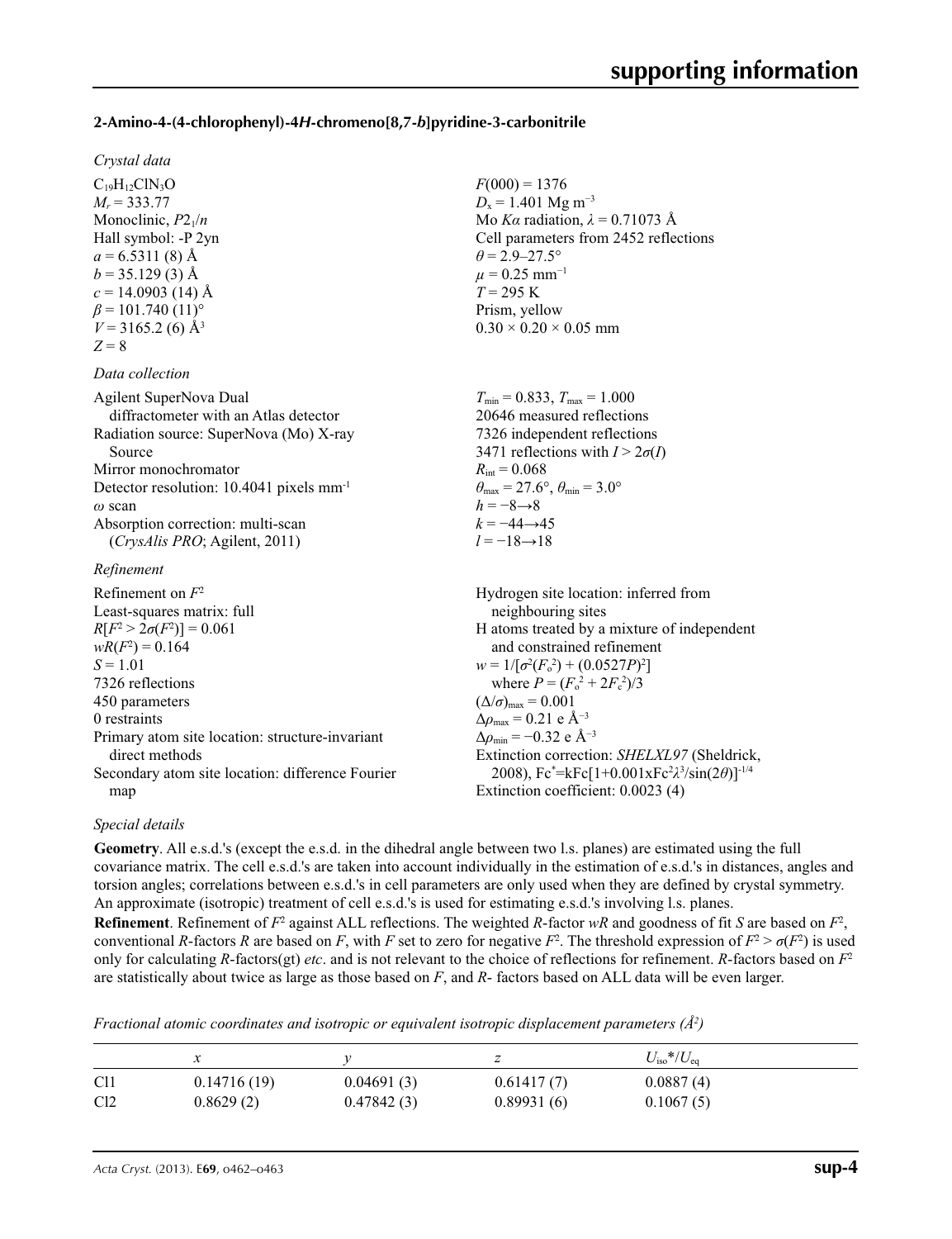| O <sub>1</sub>   | 0.1506(3)    | 0.25977(5)  | 0.34064(13) | 0.0470(5)  |
|------------------|--------------|-------------|-------------|------------|
| O <sub>2</sub>   | 0.6996(3)    | 0.35767(5)  | 0.38366(13) | 0.0464(5)  |
| N1               | 0.4684(4)    | 0.27492(6)  | 0.25590(15) | 0.0455(6)  |
| N2               | $-0.0484(5)$ | 0.28690(7)  | 0.43039(19) | 0.0494(7)  |
| N <sub>3</sub>   | $-0.3636(5)$ | 0.21391(8)  | 0.5043(2)   | 0.0800(10) |
| N <sub>4</sub>   | 1.0071(4)    | 0.35491(6)  | 0.28969(16) | 0.0475(6)  |
| N <sub>5</sub>   | 0.4811(5)    | 0.31956(7)  | 0.4397(2)   | 0.0500(7)  |
| N <sub>6</sub>   | 0.2277(5)    | 0.37488(8)  | 0.5911(2)   | 0.0873(11) |
| C1               | 0.6186(5)    | 0.28248(8)  | 0.2095(2)   | 0.0512(8)  |
| H1A              | 0.6696       | 0.3073      | 0.2126      | $0.061*$   |
| C <sub>2</sub>   | 0.7079(5)    | 0.25603(9)  | 0.15559(19) | 0.0528(8)  |
| H2A              | 0.8134       | 0.2632      | 0.1237      | $0.063*$   |
| C <sub>3</sub>   | 0.6363(5)    | 0.21963(9)  | 0.15116(19) | 0.0511(8)  |
| H <sub>3</sub> A | 0.6953       | 0.2014      | 0.1171      | $0.061*$   |
| C <sub>4</sub>   | 0.4729(5)    | 0.20941(8)  | 0.19792(18) | 0.0445(7)  |
| C <sub>5</sub>   | 0.3886(5)    | 0.17228(8)  | 0.1979(2)   | 0.0549(9)  |
| H <sub>5</sub>   | 0.4396       | 0.1529      | 0.1641      | $0.066*$   |
| C6               | 0.2346(5)    | 0.16457(8)  | 0.2465(2)   | 0.0542(8)  |
| H <sub>6</sub>   | 0.1832       | 0.1399      | 0.2458      | $0.065*$   |
| C7               | 0.1495(5)    | 0.19300(7)  | 0.29835(18) | 0.0421(7)  |
| C8               | 0.2278(5)    | 0.22901(7)  | 0.29687(18) | 0.0403(7)  |
| C9               | 0.3921(5)    | 0.23850(7)  | 0.24918(17) | 0.0407(7)  |
| C10              | $-0.0007(5)$ | 0.25317(8)  | 0.39165(18) | 0.0409(7)  |
| C11              | $-0.0810(5)$ | 0.21862(8)  | 0.40245(19) | 0.0437(7)  |
| C12              | $-0.0248(5)$ | 0.18351(7)  | 0.35028(19) | 0.0458(7)  |
| H12              | $-0.1477$    | 0.1772      | 0.3003      | $0.055*$   |
| C13              | $-0.2384(6)$ | 0.21591(8)  | 0.4580(2)   | 0.0531(8)  |
| C14              | 0.0212(5)    | 0.14887(8)  | 0.4167(2)   | 0.0453(7)  |
| C15              | $-0.1253(6)$ | 0.12104(9)  | 0.4144(2)   | 0.0702(10) |
| H15              | $-0.2530$    | 0.1233      | 0.3712      | $0.084*$   |
| C16              | $-0.0887(7)$ | 0.08930(9)  | 0.4751(3)   | 0.0751(11) |
| H <sub>16</sub>  | $-0.1905$    | 0.0706      | 0.4728      | $0.090*$   |
| C17              | 0.0984(7)    | 0.08624(9)  | 0.5375(2)   | 0.0579(9)  |
| C18              | 0.2466(6)    | 0.11359(10) | 0.5426(2)   | 0.0690(10) |
| H18              | 0.3736       | 0.1113      | 0.5863      | $0.083*$   |
| C19              | 0.2072(6)    | 0.14497(9)  | 0.4821(2)   | 0.0637(9)  |
| H19              | 0.3086       | 0.1638      | 0.4858      | $0.076*$   |
| C20              | 1.1555(5)    | 0.35407(9)  | 0.2385(2)   | 0.0552(9)  |
| H20              | 1.1859       | 0.3308      | 0.2131      | $0.066*$   |
| C21              | 1.2701(5)    | 0.38601(10) | 0.2201(2)   | 0.0584(9)  |
| H21              | 1.3715       | 0.3838      | 0.1827      | $0.070*$   |
| C22              | 1.2309(5)    | 0.42014(9)  | 0.2577(2)   | 0.0562(9)  |
| H22              | 1.3058       | 0.4416      | 0.2461      | $0.067*$   |
| C <sub>23</sub>  | 1.0766(5)    | 0.42312(8)  | 0.31426(19) | 0.0464(8)  |
| C <sub>24</sub>  | 1.0277(5)    | 0.45694(8)  | 0.3591(2)   | 0.0540(9)  |
| H <sub>24</sub>  | 1.0983       | 0.4793      | 0.3510      | $0.065*$   |
| C <sub>25</sub>  | 0.8789(5)    | 0.45719(7)  | 0.4137(2)   | 0.0482(8)  |
| H25              | 0.8528       | 0.4797      | 0.4439      | $0.058*$   |
|                  |              |             |             |            |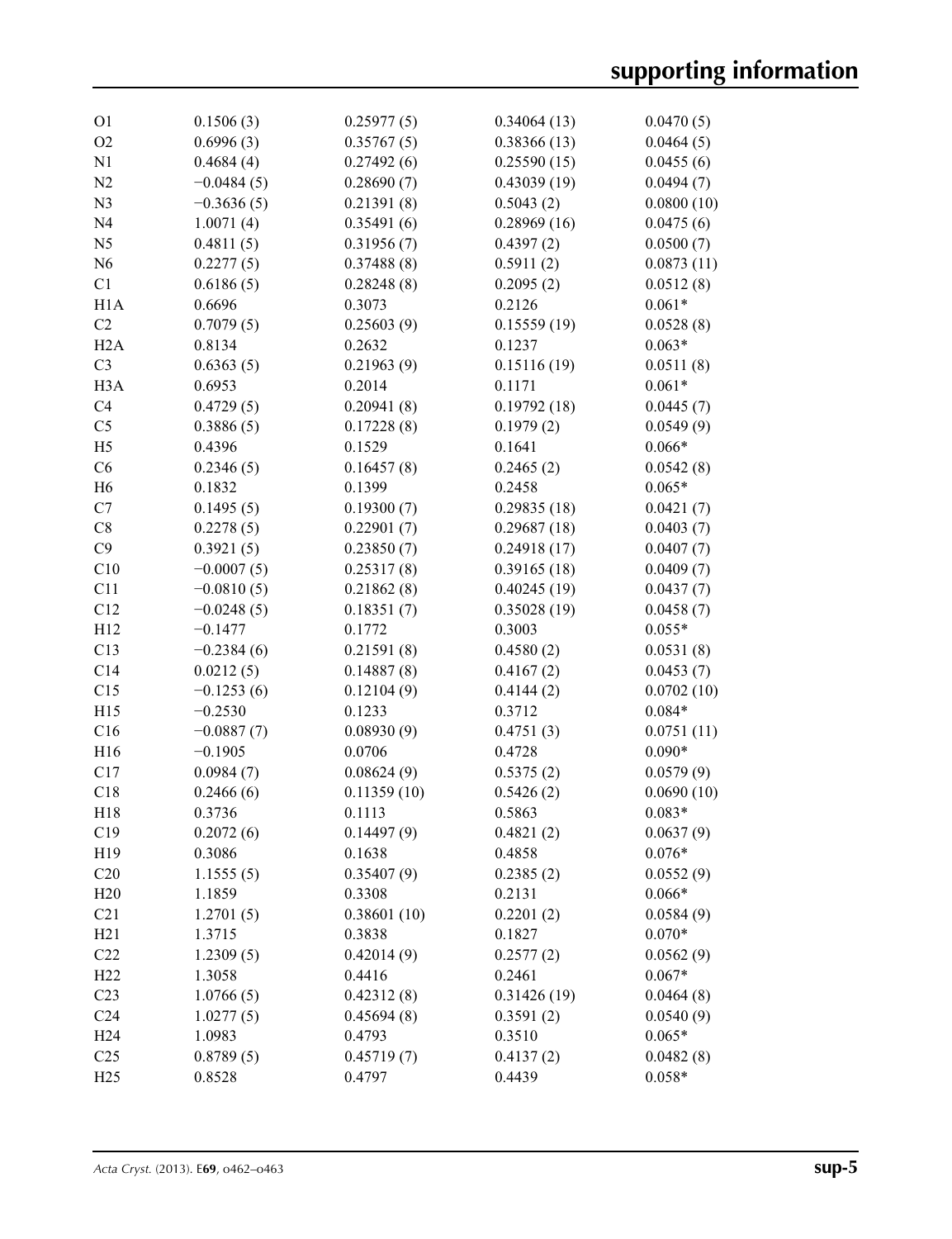| C <sub>26</sub> | 0.7618(5)   | 0.42418(7) | 0.42611(17) | 0.0394(7)     |
|-----------------|-------------|------------|-------------|---------------|
| C <sub>27</sub> | 0.8066(5)   | 0.39158(7) | 0.38100(18) | 0.0381(7)     |
| C <sub>28</sub> | 0.9661(5)   | 0.38958(7) | 0.32597(17) | 0.0400(7)     |
| C29             | 0.5538(5)   | 0.35562(7) | 0.43977(18) | 0.0404(7)     |
| C30             | 0.5022(5)   | 0.38585(7) | 0.48884(18) | 0.0401(7)     |
| C <sub>31</sub> | 0.5956(5)   | 0.42540(7) | 0.48574(18) | 0.0405(7)     |
| H31             | 0.4841      | 0.4422     | 0.4525      | $0.049*$      |
| C32             | 0.3499(6)   | 0.37995(8) | 0.5446(2)   | 0.0537(8)     |
| C <sub>33</sub> | 0.6695(5)   | 0.44071(7) | 0.5878(2)   | 0.0434(7)     |
| C <sub>34</sub> | 0.5327(6)   | 0.46012(8) | 0.6330(2)   | 0.0602(9)     |
| H <sub>34</sub> | 0.3988      | 0.4657     | 0.5987      | $0.072*$      |
| C <sub>35</sub> | 0.5929(7)   | 0.47155(9) | 0.7299(3)   | 0.0708(11)    |
| H <sub>35</sub> | 0.4991      | 0.4845     | 0.7599      | $0.085*$      |
| C <sub>36</sub> | 0.7888(7)   | 0.46368(9) | 0.7799(2)   | 0.0644(10)    |
| C <sub>37</sub> | 0.9283(6)   | 0.44463(8) | 0.7368(2)   | 0.0613(9)     |
| H37             | 1.0626      | 0.4395     | 0.7713      | $0.074*$      |
| C38             | 0.8671(5)   | 0.43299(8) | 0.6410(2)   | 0.0521(8)     |
| H <sub>38</sub> | 0.9613      | 0.4197     | 0.6120      | $0.063*$      |
| H1              | $-0.032(6)$ | 0.3060(10) | 0.397(2)    | $0.081(12)^*$ |
| H <sub>2</sub>  | $-0.157(5)$ | 0.2859(8)  | 0.460(2)    | $0.064(11)*$  |
| H <sub>3</sub>  | 0.469(5)    | 0.3081(9)  | 0.384(2)    | $0.073(11)*$  |
| H <sub>4</sub>  | 0.369(5)    | 0.3152(8)  | 0.467(2)    | $0.061(10)*$  |
|                 |             |            |             |               |

*Atomic displacement parameters (Å2 )*

|                | $U^{11}$   | $U^{22}$   | $U^{33}$   | $U^{12}$      | $U^{13}$   | $U^{23}$      |
|----------------|------------|------------|------------|---------------|------------|---------------|
| C11            | 0.1187(10) | 0.0705(6)  | 0.0826(6)  | 0.0147(6)     | 0.0336(6)  | 0.0305(5)     |
| Cl2            | 0.1573(13) | 0.1087(8)  | 0.0572(5)  | $-0.0307(8)$  | 0.0293(6)  | $-0.0242(5)$  |
| O <sub>1</sub> | 0.0519(15) | 0.0330(10) | 0.0612(11) | $-0.0010(10)$ | 0.0238(11) | $-0.0079(8)$  |
| O <sub>2</sub> | 0.0496(14) | 0.0337(10) | 0.0638(12) | $-0.0065(10)$ | 0.0302(11) | $-0.0081(9)$  |
| N1             | 0.0483(18) | 0.0410(13) | 0.0499(13) | $-0.0018(12)$ | 0.0161(13) | $-0.0042(11)$ |
| N2             | 0.059(2)   | 0.0390(14) | 0.0557(15) | 0.0046(14)    | 0.0237(15) | $-0.0015(12)$ |
| N <sub>3</sub> | 0.074(2)   | 0.085(2)   | 0.090(2)   | $-0.0125(19)$ | 0.038(2)   | $-0.0017(17)$ |
| N <sub>4</sub> | 0.0521(18) | 0.0416(13) | 0.0539(14) | 0.0040(13)    | 0.0228(13) | 0.0030(11)    |
| N <sub>5</sub> | 0.058(2)   | 0.0373(13) | 0.0627(16) | $-0.0117(13)$ | 0.0308(16) | $-0.0083(12)$ |
| N <sub>6</sub> | 0.093(3)   | 0.0567(18) | 0.135(3)   | 0.0027(18)    | 0.077(2)   | 0.0025(18)    |
| C1             | 0.053(2)   | 0.0495(17) | 0.0538(17) | $-0.0009(16)$ | 0.0169(17) | 0.0005(14)    |
| C <sub>2</sub> | 0.052(2)   | 0.064(2)   | 0.0446(15) | 0.0023(18)    | 0.0150(15) | 0.0032(15)    |
| C <sub>3</sub> | 0.057(2)   | 0.0555(19) | 0.0419(15) | 0.0101(17)    | 0.0140(16) | $-0.0029(14)$ |
| C4             | 0.050(2)   | 0.0438(16) | 0.0388(14) | 0.0091(15)    | 0.0070(14) | $-0.0051(12)$ |
| C <sub>5</sub> | 0.064(3)   | 0.0407(16) | 0.0620(18) | 0.0061(17)    | 0.0180(18) | $-0.0129(14)$ |
| C6             | 0.062(2)   | 0.0406(16) | 0.0614(18) | $-0.0049(17)$ | 0.0148(18) | $-0.0123(14)$ |
| C7             | 0.044(2)   | 0.0355(14) | 0.0461(15) | 0.0006(14)    | 0.0074(14) | $-0.0048(12)$ |
| C8             | 0.043(2)   | 0.0335(14) | 0.0431(14) | 0.0026(14)    | 0.0069(14) | $-0.0067(12)$ |
| C9             | 0.041(2)   | 0.0410(15) | 0.0395(14) | 0.0021(14)    | 0.0073(14) | $-0.0007(12)$ |
| C10            | 0.041(2)   | 0.0410(15) | 0.0413(14) | 0.0035(15)    | 0.0103(14) | $-0.0009(12)$ |
| C11            | 0.038(2)   | 0.0440(16) | 0.0491(16) | 0.0006(15)    | 0.0102(15) | 0.0001(13)    |
| C12            | 0.042(2)   | 0.0415(15) | 0.0502(16) | $-0.0049(15)$ | 0.0015(15) | $-0.0017(13)$ |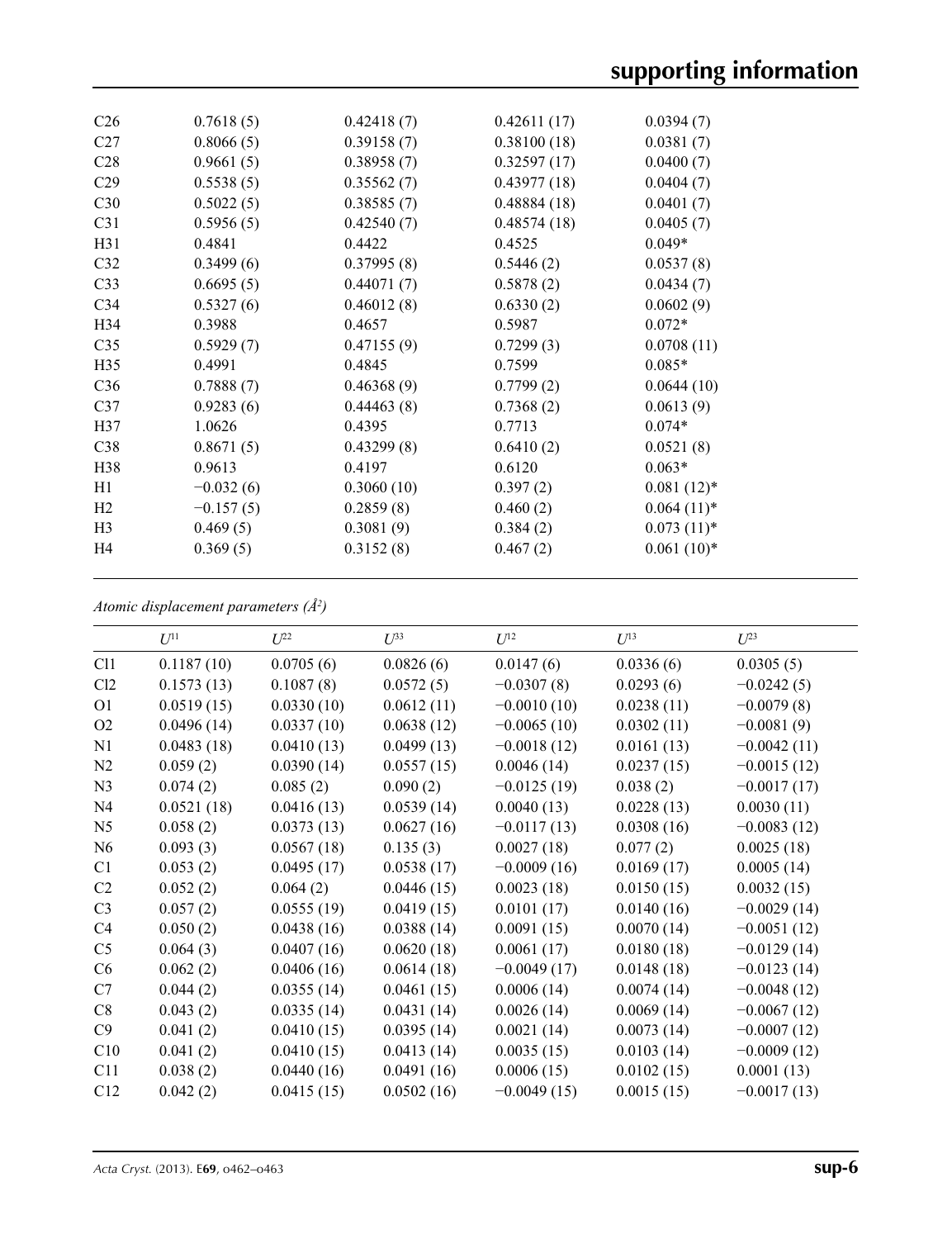| C13             | 0.052(2)   | 0.0469(18) | 0.0615(19) | $-0.0057(17)$ | 0.0152(18)    | 0.0030(14)    |
|-----------------|------------|------------|------------|---------------|---------------|---------------|
| C14             | 0.043(2)   | 0.0384(15) | 0.0537(17) | $-0.0019(15)$ | 0.0079(16)    | $-0.0024(13)$ |
| C15             | 0.061(3)   | 0.057(2)   | 0.085(2)   | $-0.016(2)$   | $-0.004(2)$   | 0.0148(18)    |
| C16             | 0.079(3)   | 0.054(2)   | 0.089(2)   | $-0.025(2)$   | 0.009(2)      | 0.0132(19)    |
| C17             | 0.074(3)   | 0.0490(18) | 0.0531(18) | 0.004(2)      | 0.0177(19)    | 0.0036(15)    |
| C18             | 0.065(3)   | 0.068(2)   | 0.067(2)   | $-0.003(2)$   | $-0.0054(19)$ | 0.0121(18)    |
| C19             | 0.055(2)   | 0.0527(19) | 0.077(2)   | $-0.0133(18)$ | $-0.0028(19)$ | 0.0052(17)    |
| C20             | 0.059(2)   | 0.0555(19) | 0.0569(17) | 0.0111(18)    | 0.0257(18)    | 0.0023(15)    |
| C21             | 0.053(2)   | 0.072(2)   | 0.0566(18) | 0.0007(19)    | 0.0259(17)    | 0.0088(17)    |
| C22             | 0.052(2)   | 0.060(2)   | 0.0598(18) | $-0.0096(18)$ | 0.0187(17)    | 0.0118(16)    |
| C <sub>23</sub> | 0.049(2)   | 0.0456(16) | 0.0460(15) | $-0.0031(16)$ | 0.0127(15)    | 0.0086(13)    |
| C <sub>24</sub> | 0.065(3)   | 0.0423(17) | 0.0570(17) | $-0.0141(17)$ | 0.0172(18)    | 0.0074(14)    |
| C <sub>25</sub> | 0.056(2)   | 0.0326(15) | 0.0572(17) | $-0.0037(15)$ | 0.0137(17)    | $-0.0016(13)$ |
| C <sub>26</sub> | 0.0399(19) | 0.0338(14) | 0.0451(14) | $-0.0006(14)$ | 0.0100(14)    | 0.0026(12)    |
| C <sub>27</sub> | 0.0391(19) | 0.0304(13) | 0.0464(15) | $-0.0025(13)$ | 0.0122(14)    | 0.0030(11)    |
| C28             | 0.044(2)   | 0.0383(14) | 0.0390(14) | 0.0003(14)    | 0.0103(14)    | 0.0042(12)    |
| C29             | 0.041(2)   | 0.0349(14) | 0.0480(15) | $-0.0028(14)$ | 0.0147(14)    | $-0.0002(12)$ |
| C30             | 0.0402(19) | 0.0363(14) | 0.0468(15) | $-0.0034(14)$ | 0.0158(14)    | $-0.0042(12)$ |
| C <sub>31</sub> | 0.0400(19) | 0.0319(13) | 0.0505(15) | 0.0037(14)    | 0.0118(14)    | $-0.0024(12)$ |
| C <sub>32</sub> | 0.058(2)   | 0.0343(15) | 0.076(2)   | $-0.0001(16)$ | 0.0303(19)    | $-0.0032(14)$ |
| C <sub>33</sub> | 0.049(2)   | 0.0294(13) | 0.0554(16) | 0.0000(15)    | 0.0186(16)    | $-0.0050(12)$ |
| C <sub>34</sub> | 0.053(2)   | 0.0528(18) | 0.079(2)   | $-0.0001(18)$ | 0.0229(19)    | $-0.0214(16)$ |
| C <sub>35</sub> | 0.080(3)   | 0.061(2)   | 0.083(2)   | $-0.015(2)$   | 0.046(2)      | $-0.0294(19)$ |
| C <sub>36</sub> | 0.084(3)   | 0.058(2)   | 0.0573(19) | $-0.017(2)$   | 0.028(2)      | $-0.0092(16)$ |
| C <sub>37</sub> | 0.075(3)   | 0.0530(18) | 0.0532(18) | $-0.0008(19)$ | 0.0072(18)    | 0.0023(15)    |
| C38             | 0.059(2)   | 0.0430(16) | 0.0554(18) | 0.0070(17)    | 0.0150(17)    | $-0.0033(14)$ |
|                 |            |            |            |               |               |               |

*Geometric parameters (Å, º)*

| $Cl1-C17$  | 1.743(3) | $C14 - C19$   | 1.374(4) |
|------------|----------|---------------|----------|
| $Cl2-C36$  | 1.732(3) | $C15 - C16$   | 1.396(4) |
| $O1 - C10$ | 1.355(3) | $C15 - H15$   | 0.9300   |
| $O1-C8$    | 1.389(3) | $C16 - C17$   | 1.357(5) |
| $O2 - C29$ | 1.358(3) | $C16$ —H $16$ | 0.9300   |
| $O2 - C27$ | 1.385(3) | $C17 - C18$   | 1.355(4) |
| $N1 - C1$  | 1.312(3) | $C18 - C19$   | 1.385(4) |
| $N1 - C9$  | 1.369(3) | $C18 - H18$   | 0.9300   |
| $N2 - C10$ | 1.367(3) | $C19 - H19$   | 0.9300   |
| $N2-H1$    | 0.84(3)  | $C20-C21$     | 1.402(4) |
| $N2-H2$    | 0.89(3)  | $C20-H20$     | 0.9300   |
| $N3 - C13$ | 1.147(4) | $C21 - C22$   | 1.356(4) |
| $N4 - C20$ | 1.321(3) | $C21 - H21$   | 0.9300   |
| $N4 - C28$ | 1.368(3) | $C22-C23$     | 1.411(4) |
| $N5 - C29$ | 1.353(3) | $C22-H22$     | 0.9300   |
| $N5-H3$    | 0.87(3)  | $C23-C28$     | 1.409(4) |
| $N5-H4$    | 0.91(3)  | $C23-C24$     | 1.412(4) |
| $N6 - C32$ | 1.145(4) | $C24 - C25$   | 1.357(4) |
| $C1-C2$    | 1.400(4) | $C24 - H24$   | 0.9300   |
|            |          |               |          |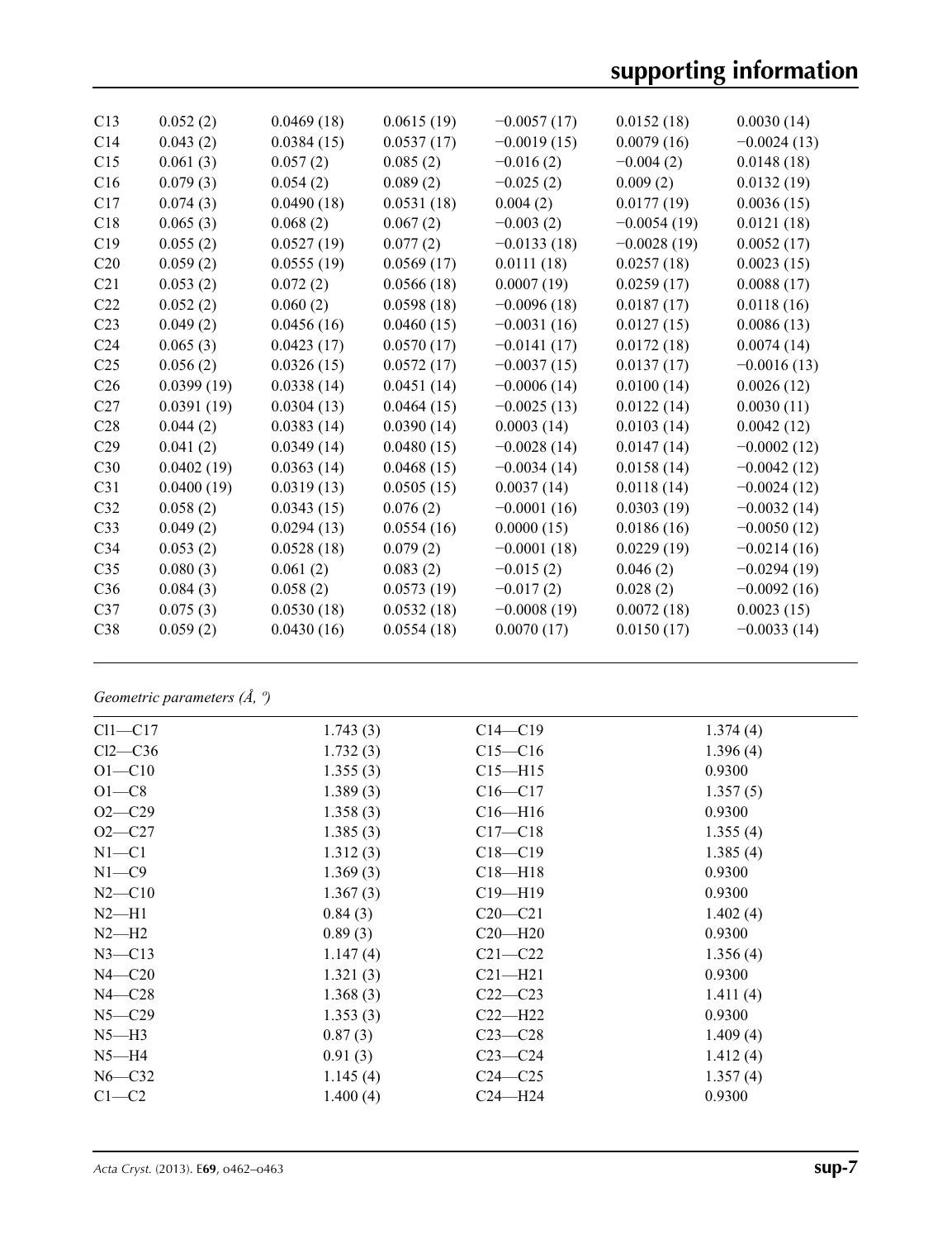| Cl <sub>–H1A</sub> | 0.9300     | $C25-C26$         | 1.419(4) |
|--------------------|------------|-------------------|----------|
| $C2-C3$            | 1.359(4)   | $C25 - H25$       | 0.9300   |
| $C2 - H2A$         | 0.9300     | $C26-C27$         | 1.370(3) |
| $C3-C4$            | 1.410(4)   | $C26-C31$         | 1.502(4) |
| $C3 - H3A$         | 0.9300     | $C27-C28$         | 1.421(4) |
| $C4 - C9$          | 1.414(3)   | $C29 - C30$       | 1.347(3) |
| $C4 - C5$          | 1.416(4)   | $C30-C32$         | 1.403(4) |
| $C5-C6$            | 1.354(4)   | $C30-C31$         | 1.522(3) |
| $C5 - H5$          | 0.9300     | $C31 - C33$       | 1.520(4) |
| $C6-C7$            | 1.416(4)   | $C31 - H31$       | 0.9800   |
| $C6 - H6$          | 0.9300     | $C33-C34$         | 1.378(4) |
| $C7-C8$            | 1.366(4)   | $C33-C38$         | 1.381(4) |
| $C7 - C12$         | 1.510(4)   | $C34 - C35$       | 1.401(5) |
| $C8-C9$            |            | C34-H34           | 0.9300   |
|                    | 1.417(4)   |                   |          |
| $C10 - C11$        | 1.343(4)   | $C35 - C36$       | 1.358(5) |
| $C11 - C13$        | 1.417(4)   | $C35 - H35$       | 0.9300   |
| $C11 - C12$        | 1.519(4)   | $C36-C37$         | 1.368(5) |
| $C12 - C14$        | 1.527(4)   | $C37-C38$         | 1.390(4) |
| $C12 - H12$        | 0.9800     | C37-H37           | 0.9300   |
| $C14 - C15$        | 1.364(4)   | C38-H38           | 0.9300   |
| $C10 - 01 - C8$    | 118.2(2)   | $C17 - C18 - H18$ | 120.3    |
| $C29 - 02 - C27$   | 118.59(19) | $C19 - C18 - H18$ | 120.3    |
| $C1 - N1 - C9$     | 116.9(2)   | $C14 - C19 - C18$ | 121.4(3) |
| $C10 - N2 - H1$    | 114(2)     | $C14 - C19 - H19$ | 119.3    |
| $C10 - N2 - H2$    | 115(2)     | $C18 - C19 - H19$ | 119.3    |
| $H1 - N2 - H2$     | 120(3)     | $N4 - C20 - C21$  | 124.2(3) |
| $C20 - N4 - C28$   | 116.4(2)   | N4-C20-H20        | 117.9    |
| $C29 - N5 - H3$    | 114(2)     | $C21 - C20 - H20$ | 117.9    |
| $C29 - N5 - H4$    | 118.3(19)  | $C22-C21-C20$     | 119.0(3) |
| $H3 - N5 - H4$     | 111(3)     | $C22-C21-H21$     | 120.5    |
| $N1-C1-C2$         | 124.9(3)   | $C20-C21-H21$     | 120.5    |
| $N1-C1-H1A$        | 117.5      | $C21 - C22 - C23$ | 120.0(3) |
| $C2-C1-H1A$        | 117.5      | $C21 - C22 - H22$ | 120.0    |
| $C3-C2-C1$         | 118.2(3)   | $C23 - C22 - H22$ | 120.0    |
| $C3-C2-H2A$        | 120.9      | $C28 - C23 - C22$ | 116.5(3) |
| $C1-C2-H2A$        | 120.9      | $C28-C23-C24$     | 118.9(3) |
| $C2-C3-C4$         | 120.3(3)   | $C22-C23-C24$     | 124.6(3) |
| $C2-C3-H3A$        | 119.9      | $C25-C24-C23$     | 120.8(3) |
| $C4-C3-H3A$        | 119.9      | $C25 - C24 - H24$ | 119.6    |
|                    |            |                   |          |
| $C3-C4-C9$         | 116.8(3)   | C23-C24-H24       | 119.6    |
| $C3-C4-C5$         | 124.5(3)   | $C24-C25-C26$     | 122.0(3) |
| $C9-C4-C5$         | 118.7(3)   | $C24 - C25 - H25$ | 119.0    |
| $C6-C5-C4$         | 120.9(3)   | $C26-C25-H25$     | 119.0    |
| $C6-C5-H5$         | 119.6      | $C27-C26-C25$     | 117.0(2) |
| $C4-C5-H5$         | 119.6      | $C27-C26-C31$     | 122.0(2) |
| $C5 - C6 - C7$     | 122.0(3)   | $C25-C26-C31$     | 120.9(2) |
| $C5-C6-H6$         | 119.0      | $C26 - C27 - O2$  | 123.4(2) |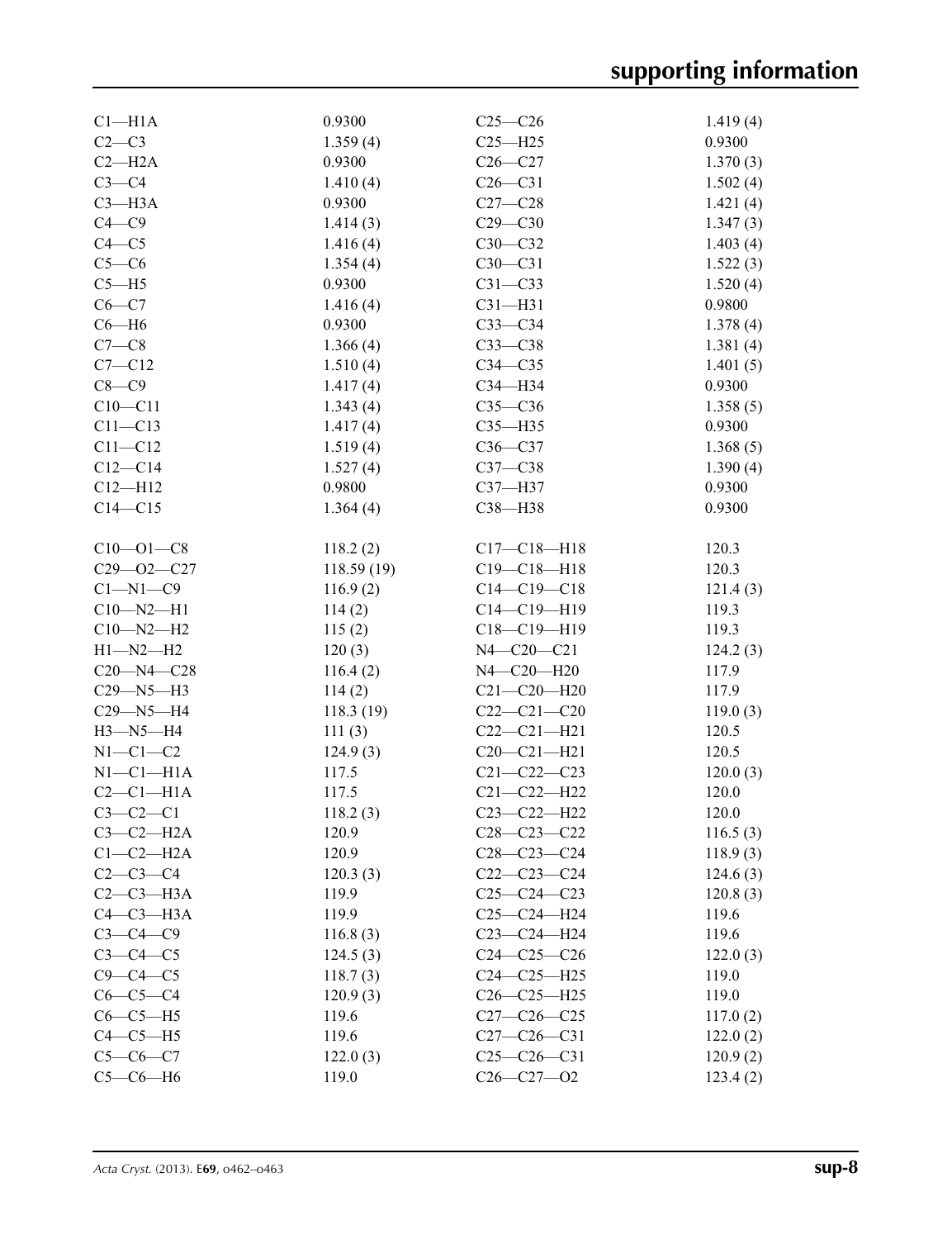| $C7-C6-H6$          | 119.0       | $C26 - C27 - C28$       | 123.0(2)    |
|---------------------|-------------|-------------------------|-------------|
| $C8 - C7 - C6$      | 117.2(3)    | $O2 - C27 - C28$        | 113.7(2)    |
| $C8-C7-C12$         | 122.2(2)    | N4-C28-C23              | 123.8(2)    |
| $C6-C7-C12$         | 120.5(2)    | N4-C28-C27              | 118.0(2)    |
| $C7 - C8 - O1$      | 122.9(2)    | $C23 - C28 - C27$       | 118.2(2)    |
| $C7 - C8 - C9$      | 123.2(2)    | $C30-C29-N5$            | 127.9(3)    |
| $O1 - C8 - C9$      | 114.0(2)    | $C30-C29-O2$            | 122.4(2)    |
| $N1-C9-C4$          | 122.8(3)    | $N5 - C29 - O2$         | 109.7(2)    |
| $N1-C9-C8$          | 119.1(2)    | C29-C30-C32             | 116.8(2)    |
| $C4-C9-C8$          | 118.0(2)    | $C29 - C30 - C31$       | 124.2(2)    |
| $C11 - C10 - O1$    | 123.9(2)    | $C32 - C30 - C31$       | 119.0(2)    |
| $C11 - C10 - N2$    | 127.7(3)    | $C26 - C31 - C33$       | 114.4(2)    |
| $O1 - C10 - N2$     | 108.3(2)    | $C26 - C31 - C30$       | 109.2(2)    |
| $C10-C11-C13$       | 117.9(3)    | $C33 - C31 - C30$       | 110.4(2)    |
| $C10-C11-C12$       | 122.8(2)    | $C26 - C31 - H31$       | 107.5       |
| $C13 - C11 - C12$   |             |                         |             |
|                     | 119.1(3)    | $C33 - C31 - H31$       | 107.5       |
| $C7 - C12 - C11$    | 109.6(2)    | $C30 - C31 - H31$       | 107.5       |
| $C7 - C12 - C14$    | 113.5(2)    | $N6 - C32 - C30$        | 178.9(4)    |
| $C11 - C12 - C14$   | 112.8(2)    | $C34 - C33 - C38$       | 118.0(3)    |
| $C7 - C12 - H12$    | 106.8       | $C34 - C33 - C31$       | 120.1(3)    |
| $C11 - C12 - H12$   | 106.8       | $C38 - C33 - C31$       | 121.7(2)    |
| $C14 - C12 - H12$   | 106.8       | $C33-C34-C35$           | 120.8(3)    |
| $N3 - C13 - C11$    | 178.9(4)    | C33-C34-H34             | 119.6       |
| $C15-C14-C19$       | 117.7(3)    | C35-C34-H34             | 119.6       |
| $C15-C14-C12$       | 120.4(3)    | $C36 - C35 - C34$       | 119.7(3)    |
| $C19 - C14 - C12$   | 121.8(3)    | C36-C35-H35             | 120.2       |
| $C14-C15-C16$       | 121.7(4)    | C34-C35-H35             | 120.2       |
| $C14 - C15 - H15$   | 119.1       | C35-C36-C37             | 120.8(3)    |
| $C16 - C15 - H15$   | 119.1       | $C35 - C36 - C12$       | 119.4(3)    |
| $C17-C16-C15$       | 118.7(3)    | $C37 - C36 - C12$       | 119.8(3)    |
| $C17-C16-H16$       | 120.7       | C36-C37-C38             | 119.3(3)    |
| $C15-C16-H16$       | 120.7       | C36-C37-H37             | 120.3       |
| $C16-C17-C18$       | 121.2(3)    | C38-C37-H37             | 120.3       |
| $C16 - C17 - C11$   | 119.4(3)    | C33-C38-C37             | 121.4(3)    |
| $C18 - C17 - C11$   | 119.4(3)    | C33-C38-H38             | 119.3       |
| $C17-C18-C19$       | 119.3(3)    | C37-C38-H38             | 119.3       |
|                     |             |                         |             |
| $C9 - N1 - C1 - C2$ | $-1.2(4)$   | $C28 - N4 - C20 - C21$  | 0.1(5)      |
| $N1 - C1 - C2 - C3$ | $-0.6(5)$   | N4-C20-C21-C22          | 1.0(5)      |
| $C1 - C2 - C3 - C4$ | 1.5(4)      | $C20-C21-C22-C23$       | $-0.1(5)$   |
| $C2-C3-C4-C9$       | $-0.7(4)$   | $C21 - C22 - C23 - C28$ | $-1.8(4)$   |
| $C2 - C3 - C4 - C5$ | $-179.6(3)$ | $C21 - C22 - C23 - C24$ | 178.1(3)    |
| $C3 - C4 - C5 - C6$ | 178.5(3)    | $C28-C23-C24-C25$       | 0.9(5)      |
| $C9 - C4 - C5 - C6$ | $-0.5(5)$   | $C22-C23-C24-C25$       | $-178.9(3)$ |
| $C4 - C5 - C6 - C7$ |             | $C23-C24-C25-C26$       |             |
|                     | 0.7(5)      |                         | $-1.9(5)$   |
| $C5-C6-C7-C8$       | 0.6(5)      | $C24-C25-C26-C27$       | 0.6(4)      |
| $C5-C6-C7-C12$      | 178.9(3)    | $C24-C25-C26-C31$       | $-179.0(3)$ |
| $C6-C7-C8-O1$       | 176.7(3)    | $C25-C26-C27-02$        | $-177.5(2)$ |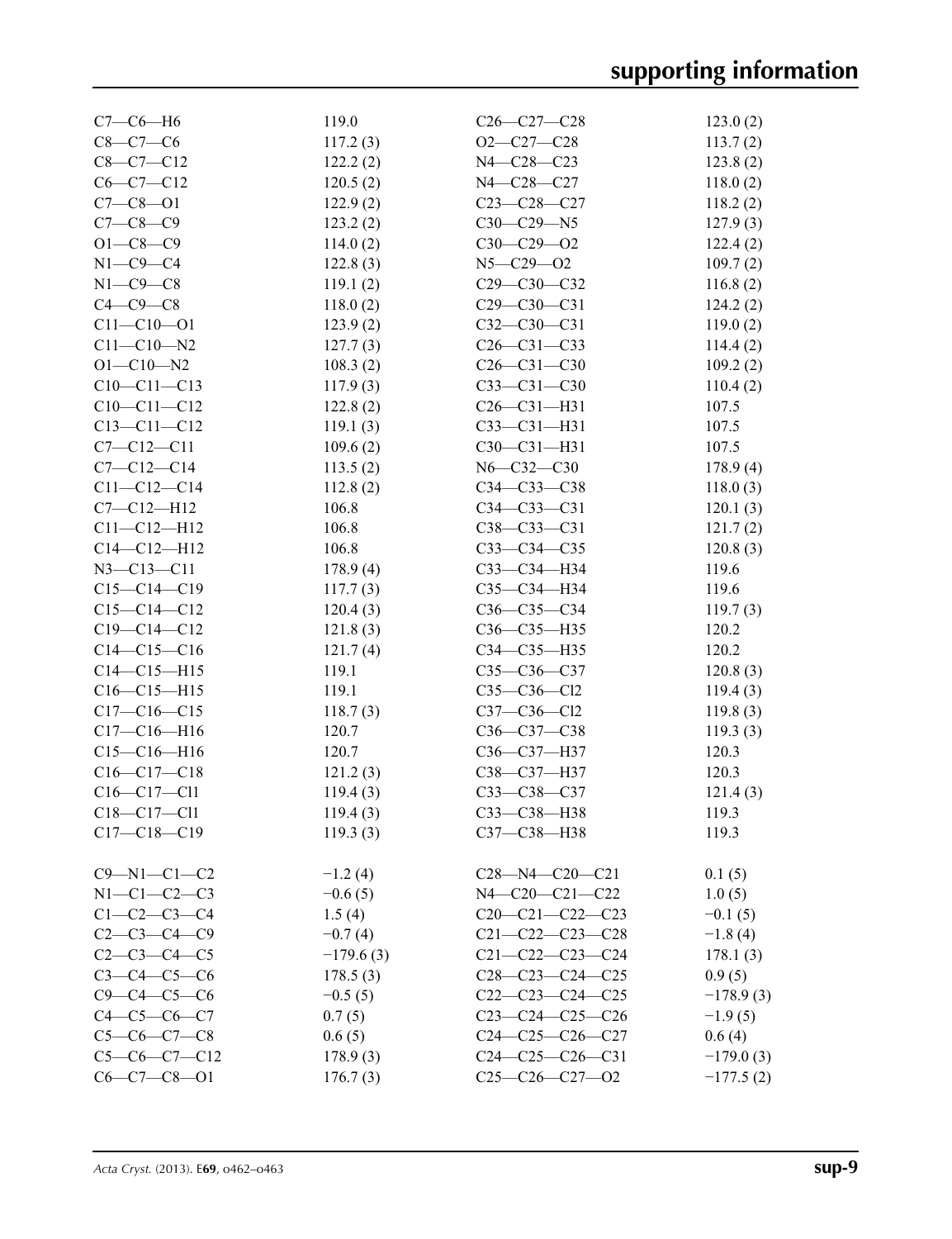| $C12-C7-C8-O1$          | $-1.6(4)$   | $C31 - C26 - C27 - O2$  | 2.2(4)      |
|-------------------------|-------------|-------------------------|-------------|
| $C6 - C7 - C8 - C9$     | $-2.1(4)$   | $C25-C26-C27-C28$       | 1.8(4)      |
| $C12-C7-C8-C9$          | 179.6(3)    | $C31-C26-C27-C28$       | $-178.6(3)$ |
| $C10 - 01 - C8 - C7$    | 3.9(4)      | $C29 - 02 - C27 - C26$  | $-5.2(4)$   |
| $C10 - 01 - C8 - C9$    | $-177.2(2)$ | $C29 - 02 - C27 - C28$  | 175.5(2)    |
| $C1 - N1 - C9 - C4$     | 2.1(4)      | $C20 - N4 - C28 - C23$  | $-2.2(4)$   |
| $C1 - N1 - C9 - C8$     | $-179.1(3)$ | $C20 - N4 - C28 - C27$  | 179.7(3)    |
| $C3-C4-C9-N1$           | $-1.2(4)$   | $C22-C23-C28-N4$        | 3.0(4)      |
| $C5 - C4 - C9 - N1$     | 177.8(3)    | $C24 - C23 - C28 - N4$  | $-176.8(3)$ |
| $C3 - C4 - C9 - C8$     | 180.0(3)    | $C22-C23-C28-C27$       | $-178.8(3)$ |
| $C5 - C4 - C9 - C8$     | $-1.0(4)$   | $C24-C23-C28-C27$       | 1.3(4)      |
| $C7 - C8 - C9 - N1$     | $-176.5(3)$ | $C26-C27-C28-N4$        | 175.5(3)    |
| $O1 - C8 - C9 - N1$     | 4.6(4)      | O2-C27-C28-N4           | $-5.2(4)$   |
| $C7 - C8 - C9 - C4$     | 2.3(4)      | $C26-C27-C28-C23$       | $-2.7(4)$   |
| $O1 - C8 - C9 - C4$     | $-176.6(2)$ | O2-C27-C28-C23          | 176.6(2)    |
| $C8 - O1 - C10 - C11$   | $-0.1(4)$   | $C27 - 02 - C29 - C30$  | 3.4(4)      |
| $C8 - O1 - C10 - N2$    | 178.2(2)    | $C27 - 02 - C29 - N5$   | $-174.5(2)$ |
| $O1 - C10 - C11 - C13$  | 179.8(3)    | N5-C29-C30-C32          | $-2.3(5)$   |
| $N2-C10-C11-C13$        | 1.9(5)      | $O2-C29-C30-C32$        | $-179.7(3)$ |
| $O1 - C10 - C11 - C12$  | $-6.0(5)$   | $N5 - C29 - C30 - C31$  | 178.9(3)    |
| $N2-C10-C11-C12$        | 176.0(3)    | $O2-C29-C30-C31$        | 1.4(5)      |
| $C8-C7-C12-C11$         | $-3.7(4)$   | $C27-C26-C31-C33$       | 126.5(3)    |
| $C6-C7-C12-C11$         | 178.1(3)    | $C25-C26-C31-C33$       | $-53.9(3)$  |
| $C8 - C7 - C12 - C14$   | $-130.8(3)$ | $C27-C26-C31-C30$       | 2.3(4)      |
| $C6-C7-C12-C14$         | 51.0(4)     | $C25-C26-C31-C30$       | $-178.1(2)$ |
| $C10-C11-C12-C7$        | 7.4(4)      | $C29-C30-C31-C26$       | $-4.0(4)$   |
| $C13-C11-C12-C7$        | $-178.5(3)$ | $C32-C30-C31-C26$       | 177.1(3)    |
| $C10-C11-C12-C14$       | 134.9(3)    | $C29-C30-C31-C33$       | $-130.6(3)$ |
| $C13-C11-C12-C14$       | $-51.0(4)$  | $C32-C30-C31-C33$       | 50.5(4)     |
| $C7-C12-C14-C15$        | $-132.9(3)$ | $C26-C31-C33-C34$       | 149.0(3)    |
| $C11-C12-C14-C15$       | 101.7(3)    | $C30-C31-C33-C34$       | $-87.4(3)$  |
| $C7 - C12 - C14 - C19$  | 48.7(4)     | $C26-C31-C33-C38$       | $-36.7(4)$  |
| $C11 - C12 - C14 - C19$ | $-76.7(4)$  | $C30-C31-C33-C38$       | 87.0(3)     |
| $C19-C14-C15-C16$       | $-0.7(5)$   | C38-C33-C34-C35         | $-0.1(4)$   |
| $C12-C14-C15-C16$       | $-179.2(3)$ | C31-C33-C34-C35         | 174.5(3)    |
| $C14-C15-C16-C17$       | $-0.3(5)$   | C33-C34-C35-C36         | 0.4(5)      |
| $C15-C16-C17-C18$       | 1.1(5)      | $C34 - C35 - C36 - C37$ | $-0.1(5)$   |
| $C15-C16-C17-C11$       | 179.8(3)    | $C34 - C35 - C36 - C12$ | 179.2(2)    |
| $C16-C17-C18-C19$       | $-0.9(5)$   | $C35-C36-C37-C38$       | $-0.6(5)$   |
| $Cl1-C17-C18-C19$       | $-179.5(2)$ | $Cl2-C36-C37-C38$       | $-179.9(2)$ |
| $C15-C14-C19-C18$       | 1.0(5)      | C34-C33-C38-C37         | $-0.6(4)$   |
| $C12-C14-C19-C18$       | 179.5(3)    | C31-C33-C38-C37         | $-175.1(2)$ |
| $C17-C18-C19-C14$       | $-0.3(5)$   | C36-C37-C38-C33         | 0.9(5)      |